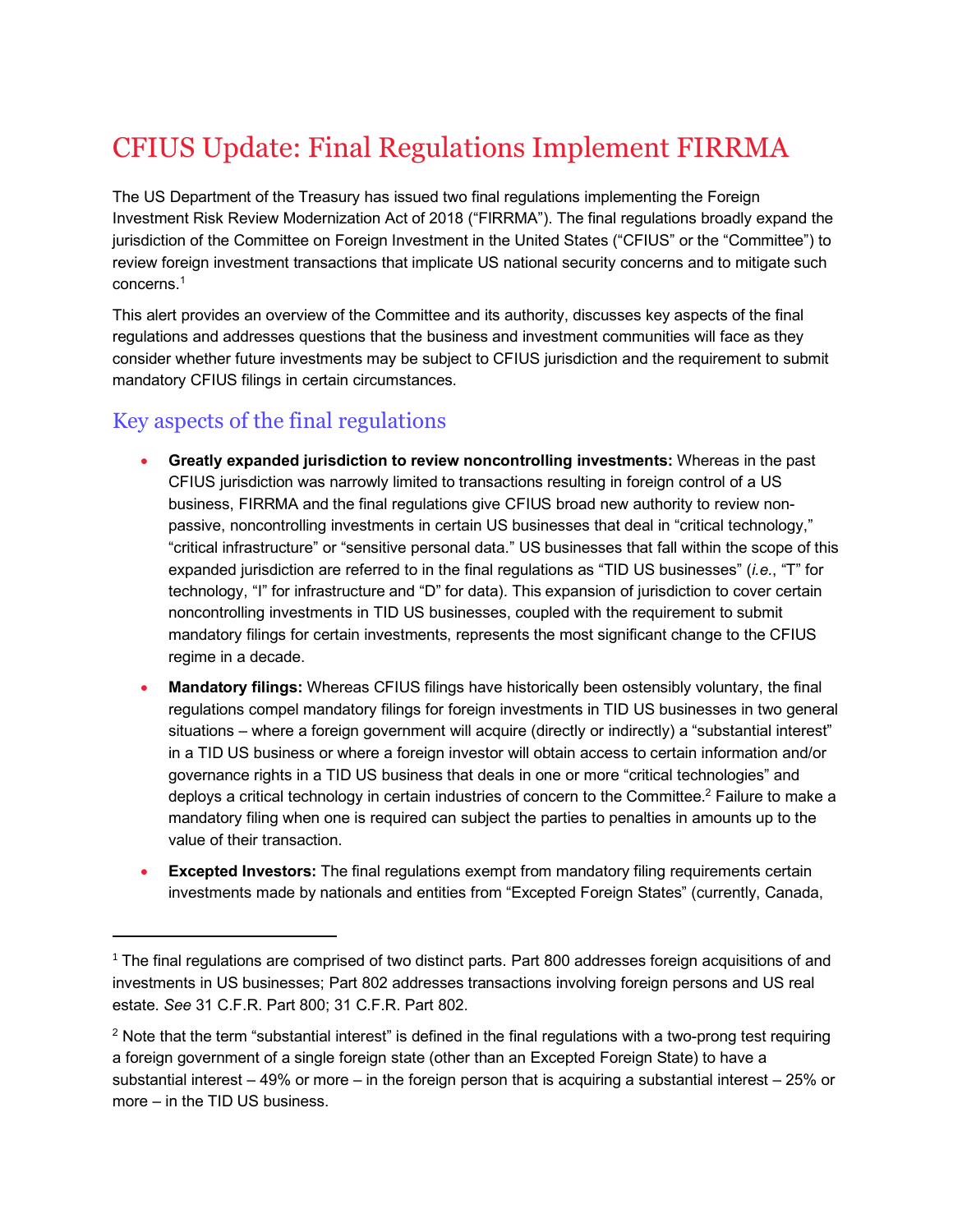the United Kingdom and Australia) that meet specific qualifying criteria. CFIUS will announce additional eligibility criteria in forthcoming regulations and, in the future, may add to or remove nations from the list of Excepted Foreign States.

- **Investment funds:** The final regulations clarify that certain noncontrolling investments in TID US businesses by investment funds (*e.g.*, venture capital funds) may fall outside CFIUS jurisdiction notwithstanding that a fund has foreign limited partners, *provided* the fund is managed by US persons and meets certain other structuring requirements that are commonly addressed in limited partnership agreements and/or side letters. Furthermore, a new and more favorable definition of a fund's principal place of business focusing on a "nerve center" test may permit investments by some US-based funds to fall outside CFIUS jurisdiction, even if the funds are organized abroad (*e.g.*, in the Caymans). Finally, the application of the Excepted Investor rule may allow some fund investments in TID US businesses to fall outside a mandatory CFIUS filing requirement.
- **Expanded jurisdiction to review real estate transactions:** The final regulations provide CFIUS with new authority to review certain real estate transactions involving the **purchase** or **lease** by, or **concession** to, a foreign person of real estate in the United States in circumstances where there is no "US business" involved in the transaction (*e.g.*, the lease of unimproved land in proximity to a port or a sensitive government facility).

# The Committee on Foreign Investment in the United States

CFIUS is an interagency committee comprised of US government agencies and departments tasked with reviewing foreign acquisitions of and investments in US businesses for potential national security risk. Federal statutes and regulations give CFIUS broad authority to review, suspend, modify or prohibit transactions within the Committee's jurisdiction ("covered transactions") in order to address perceived national security risks.

The Committee is chaired by the Department of the Treasury and comprised of nine voting members with deep expertise in matters of national security, including the Departments of Defense, State, Justice, Commerce, Energy and Homeland Security.

In addition to the voting members, various non-voting Committee members with national security responsibilities – including the Director of National Intelligence – support the Committee's mission and operations.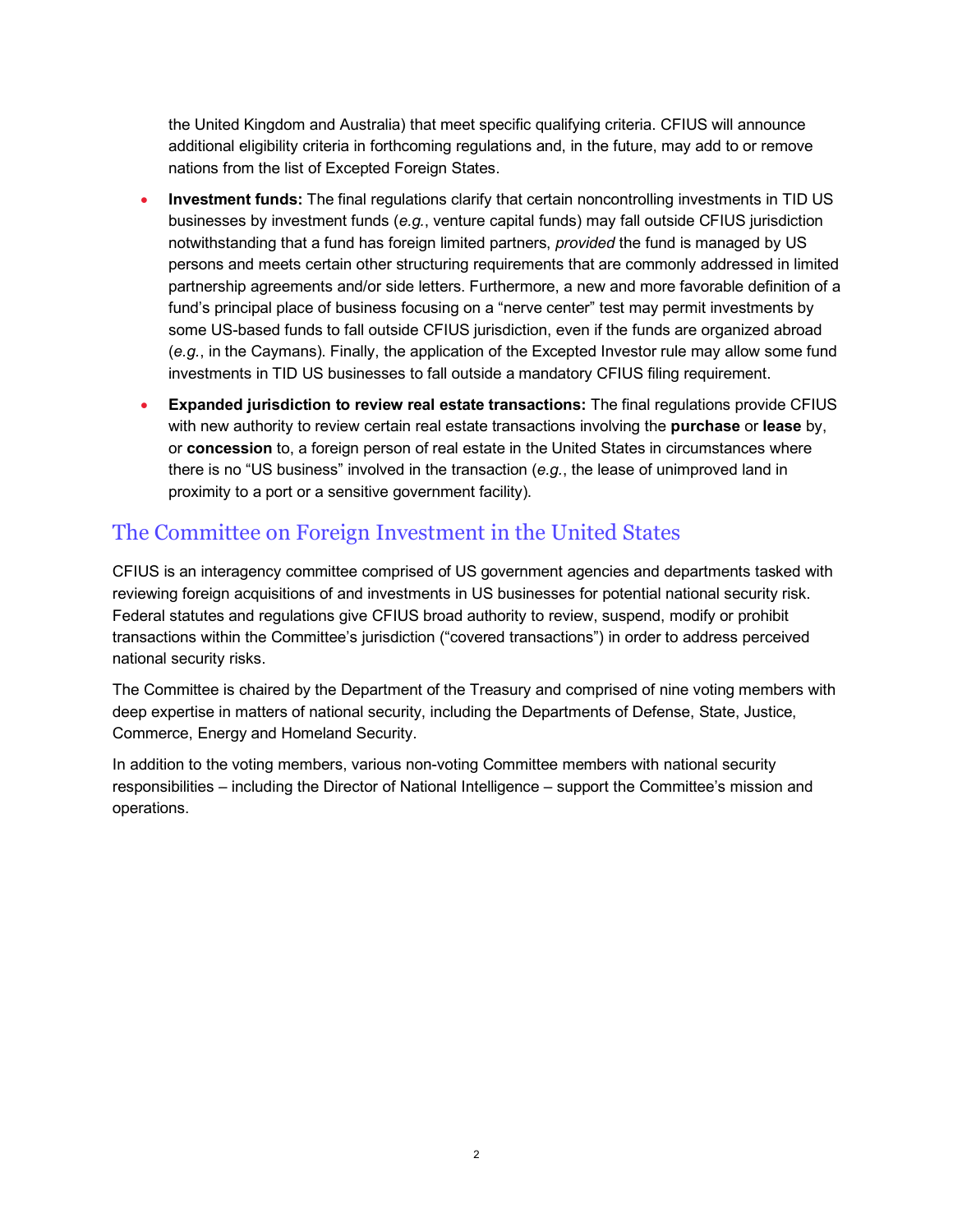

The final regulations codify the Committee's longstanding framework for evaluating the national security implications of a transaction by considering the following elements:

- The *threat*, which is a function of the intent and capability of the foreign person (*i.e.*, the threat actor) to take action to impair the national security of the United States;
- The *vulnerabilities*, which are the extent to which the nature of the US business presents susceptibility to impairment of national security; and
- The *consequences* to national security, which are the potential effects on national security that could reasonably result from the exploitation of the vulnerabilities by the threat actor.

# **CFIUS Has Broad Authority to Mitigate Security Risks**

Where CFIUS identifies a national security risk with a foreign investment, the Committee has sweeping and virtually unchallengeable powers to mitigate that perceived risk. In 2019, for example, CFIUS compelled Shenzhen-based iCarbonX to divest its majority stake interest in PatientsLikeMe, an online community for patients seeking treatments for common health conditions. Shortly thereafter, facing CFIUS challenges in connection with a review, Beijing Kunlun Tech agreed to divest its ownership of Grindr, a popular dating app. The PatientsLikeMe and Grindr transactions highlight CFIUS concerns regarding foreign access to the sensitive personal information.

# Preliminary questions from the business and investment communities

The final regulations' broad expansion of CFIUS jurisdiction and the Committee's sweeping authority to review foreign investment transactions and mitigate related national security risks have significant legal and practical implications for the US business and investment communities. The following discussion addresses frequently asked questions posed by US businesses and foreign investors.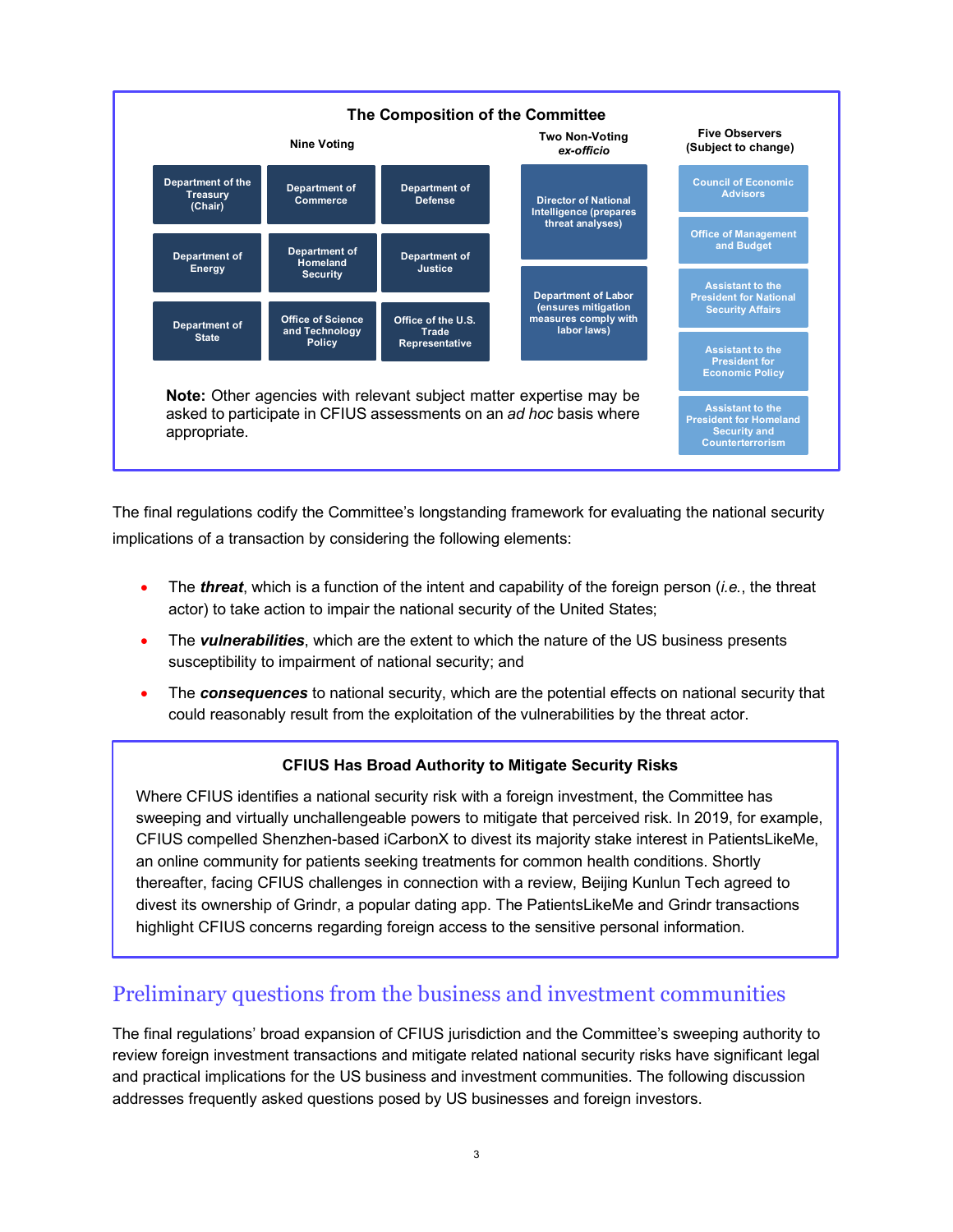# **1. What types of foreign investment transactions are covered by the final regulations and therefore subject to CFIUS jurisdiction and review?**

Any transaction that is subject to CFIUS jurisdiction under Part 800 is termed a "covered transaction." The final regulations contemplate two broad categories of Covered Transactions involving US businesses: Covered Control Transactions and Covered Investments<sup>3</sup>. As people familiar with CFIUS know, the Committee always has had jurisdiction to review control transactions (*i.e.*, transactions that could result in a foreign person gaining control of a US business). Covered Investments, on the other hand, are a creation of FIRRMA and are intended to address longstanding government concerns that CFIUS did not have the necessary tools to review non-controlling investments that present national security risks.

# **National Security Concerns Regarding Minority Investment**

"[T]he threat to critical technology industries is more significant than ever as some foreign parties seek, through various means, to acquire sensitive technologies with relevance for US national security. Foreign investment in US critical technologies has grown significantly in the past decade, and an enhanced framework is needed to address the potential impacts of this growth on US national security.

Prior to FIRRMA, CFIUS' authorities did not sufficiently address the new and emerging risks that foreign direct investment can pose to US technological superiority. For example, foreign investors do not need to acquire a controlling interest in order to affect certain decisions made by, or obtain certain information from, a US business with respect to the use, development, acquisition or release of critical technology."

– CFIUS Pilot Program Interim Rule, 83 Fed. Reg. 51322, 51324 (October 11, 2018).

- **Covered Control Transactions:** *CFIUS has long had jurisdiction to review transactions that could result in a foreign person gaining control over a US business*. Importantly, the term "control" is vaguely and broadly defined as the ability, direct or indirect, and whether exercised or not, to "determine, direct or decide important matters affecting" the US business in a transaction. CFIUS routinely finds that control exists with minority investments. While there is no specific minimum ownership threshold at which CFIUS will find control, the final regulations provide that the acquisition of 10% or less of a US business by a foreign person "solely for the purpose of a passive investment" does not implicate control.
- **Covered Investments:** C*FIUS has new jurisdiction to review direct or indirect foreign investments in TID US businesses where the foreign investor will obtain certain information and/or governance rights in the target company.* For an investment to be a Covered Investment, both jurisdictional prongs must be satisfied. The investment must involve a TID US business, and the foreign investor must obtain one or more specified information or governance rights. Further, no jurisdictional exceptions may apply.

<sup>&</sup>lt;sup>3</sup> Real estate transactions that are subject to CFIUS jurisdiction under Part 802 but not Part 800, discussed below, are termed "Covered Real Estate Transactions."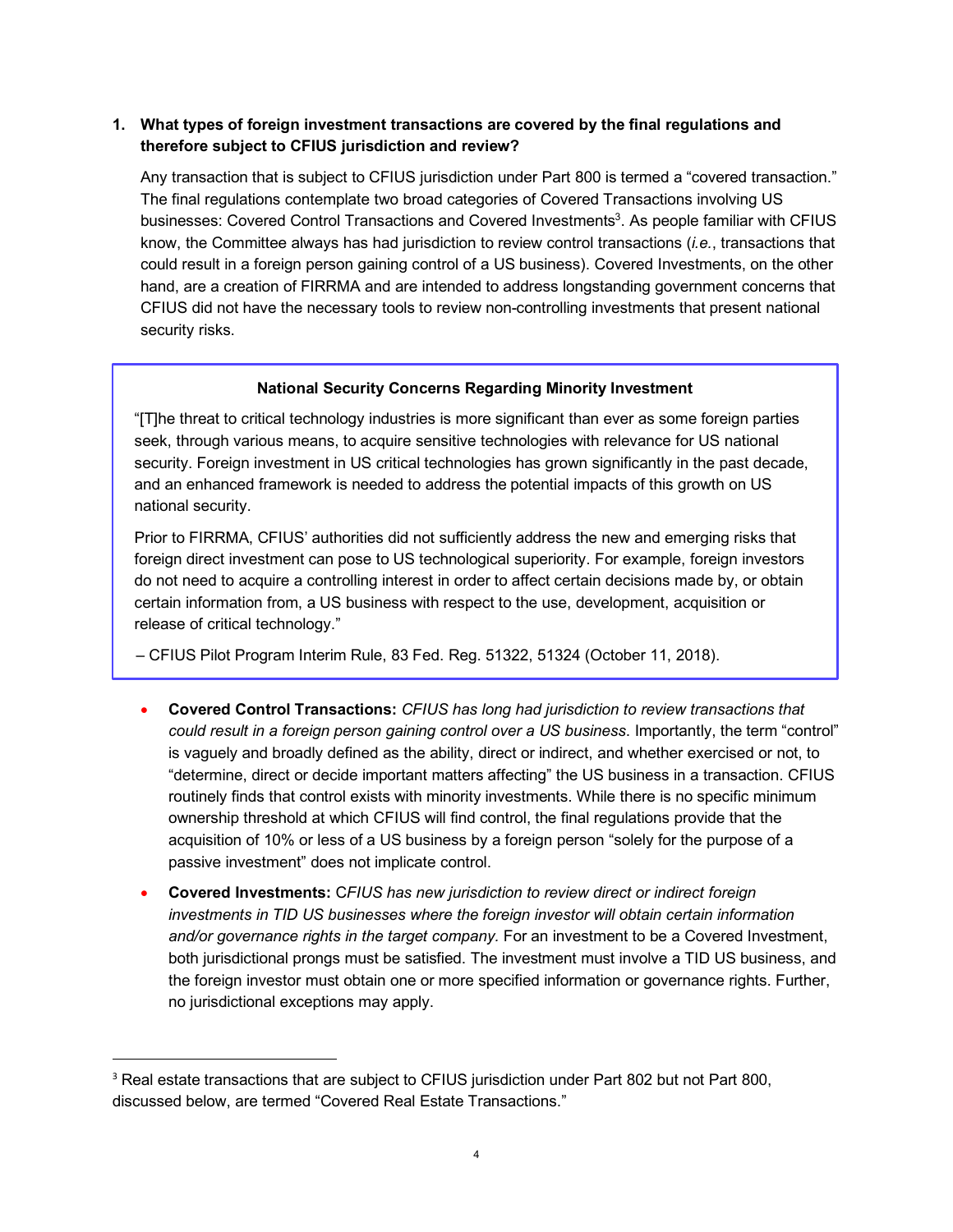If a foreign investment will involve a TID US business, the parties must determine whether the investment will afford the foreign party any Covered Investment rights. If the foreign investor will obtain Covered Investment rights in a TID US business, CFIUS will have jurisdiction to review the transaction, and a mandatory CFIUS filing may be required. Covered Investment rights include all of the following:

- (1) Access to any material nonpublic technical information in the possession of the TID US business;
- (2) Membership or observer rights on, or the right to nominate an individual to a position on, the board of directors or equivalent governing body of the TID US business; or
- (3) Any involvement, other than through the voting of shares, in substantive decisionmaking of the TID US business regarding:
	- (a) The use, development, acquisition, safekeeping or release of sensitive personal data of US citizens maintained or collected by the TID US business;
	- (b) The use, development, acquisition or release of critical technologies; or
	- (c) The management, operation, manufacture or supply of Covered Investment critical infrastructure.

### **TID US Business**

A TID US business is defined as an entity "engaged in interstate commerce" in the United States that:

- 1. Produces, designs, tests, manufactures, fabricates or develops one or more "**critical technologies**," as that term is defined in the final regulations (*e.g.*, companies dealing in certain types of controlled military and commercial technologies, including companies in the defense, semiconductor, advanced computing and software, aviation and aeronautics, biotechnology, high-performance batteries and fuel cells, and nuclear fields);
- 2. Performs certain functions or provides certain goods or services to specified "**critical infrastructure**" in the United States (*e.g.*, a company that manufactures or services industrial control systems for certain industries or that provides physical or cybersecurity to an oil refinery or public water system); or
- 3. Maintains or collects, directly or indirectly, "**sensitive personal data**" of US citizens (*e.g.*, companies that develop mobile applications that collect users' location data, that collect individuals' genetic data or that collect certain financial data).

Note that the final regulations provide two exceptions from Covered Investment jurisdiction:

• First, a Covered Investment (*i.e.*, a noncontrolling investment) by a foreign person who qualifies as an Excepted Investor is not subject to CFIUS jurisdiction. However, this Excepted Investor jurisdictional carve-out does not apply to Covered Control Transactions over which CFIUS retains its jurisdiction to review.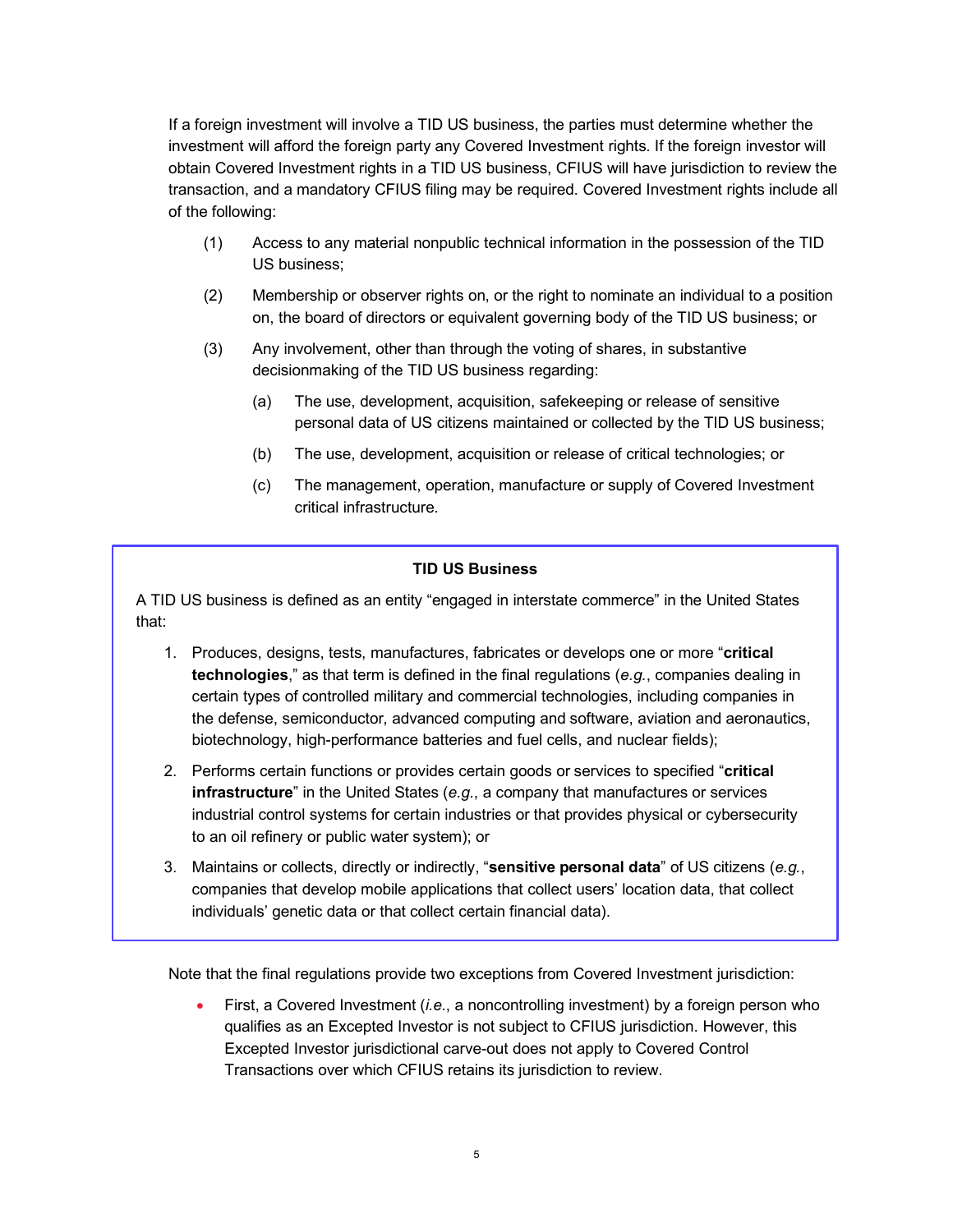• Second, both Covered Investments and Covered Control Transactions involving certain air carriers – which are subject to a different national security review regime – are excluded from CFIUS jurisdiction.

In addition to the two broad categories of CFIUS jurisdiction discussed above (*i.e.*, Covered Control Transactions and Covered Investments), the final regulations create jurisdiction over two other types of transactions:

- **Change-in-rights transactions:** *Section 800.213 defines "covered transaction" to include a change in the rights that a foreign person has with respect to a US business in which the foreign person has an investment, if that change could result in a Covered Transaction.* For example, CFIUS would have jurisdiction over a transaction in which a foreign person makes a passive equity investment in a TID US business, and subsequently obtained the right to nominate a director to the company's board of directors, without making an additional equity investment. Similarly, CFIUS could assert jurisdiction where a foreign investor previously made a passive equity investment in a TID US business and months or years later entered into a commercial agreement with the TID US business pursuant to which the foreign investor is afforded access to the TID US business' material nonpublic technical information or access to the company's executive team. Jurisdiction based on a change in rights will present challenges for both businesses and investors as CFIUS jurisdiction may arise based on activities undertaken in the ordinary course of business and not temporally related to an equity investment, and therefore making it more difficult for parties to identify and account for jurisdiction triggering events.
- **Transactions to evade:** *CFIUS can also review any transaction, transfer, agreement or arrangement that is designed or intended to evade or circumvent CFIUS review.*

#### **2. When are CFIUS filings mandatory, and what are the penalties for failing to file?**

Part 800 of the final regulations requires parties to a Covered Transaction to submit a **mandatory** pre-closing filing with CFIUS in two circumstances – where a **foreign government** will acquire – directory or indirectly – a substantial interest in a TID US business or where a foreign investor will obtain certain information or governance rights in a TID US business that deals in a **critical technology** and operates in one or more of the industries identified in the final regulations by the corresponding North American Industry Classification System ("NAICS") codes.

Where a mandatory filing is required, parties have the option of submitting a short-form declaration involving an assessment period of 30 days or a more comprehensive notice involving a lengthier assessment period that can last up to several months. The decision regarding which form to use involves a number of factors, chief among them being the parties' determination of how likely CFIUS is to approve (or clear) their transaction during the abbreviated 30-day declaration assessment period. Generally speaking, if a transaction is relatively complex or implicates potentially meaningful national security issues, it may require more than 30 days for CFIUS to understand and resolve the issues, in which case beginning the assessment with a notice may ultimately save time and expense. On the other hand, a relatively simple transaction with a benign national security profile may stand a good chance of clearing CFIUS in 30 days and may be a good candidate for a declaration.

Regardless of the form of filing, when a mandatory filing is in play, the parties must submit it to CFIUS at least **30 days before closing** (or – more precisely – at least 30 days before the foreign investor is afforded control of the TID US business or any Covered Investment rights in the TID US business).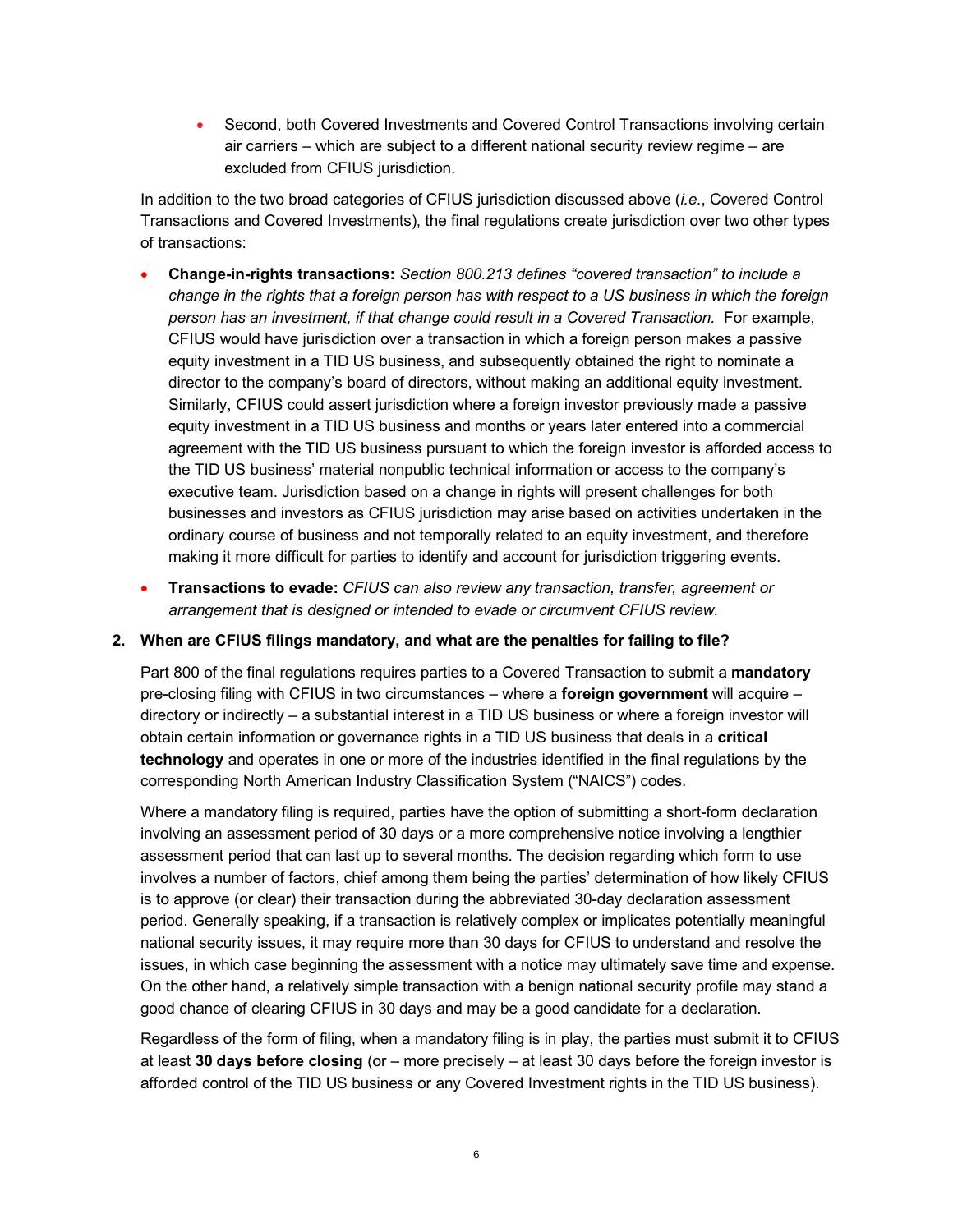Notably, it is important for US companies and foreign investors to understand that getting a mandatory filing analysis right is critical; failure to make a mandatory filing where one is required can subject the parties to penalties in amounts up to the value of the transaction.

#### **Submitting a CFIUS Declaration**

The preparation by the parties and assessment by CFIUS of a declaration is significantly less complex and costly than the preparation and assessment of a notice. The declaration document itself can often be prepared in a matter of days, whereas it often requires several weeks to prepare a notice. Once a declaration is submitted to CFIUS, the Committee has 30 days to assess the underlying transaction and determine what action to take. (For notices, the assessment often takes several months to complete.)

Upon completing its assessment of a declaration, CFIUS can either clear the transaction (having concluded there are no unresolved national security concerns with it), request the parties submit a notice to give the Committee additional time and information to assess the transaction or inform the parties CFIUS is not able to complete action to determine that there are no unresolved national security concerns, and the Committee invites – but does not require – the parties to submit a notice. (This third result is often referred to by the CFIUS bar as a "shrug" or a "no action" letter.)

If CFIUS issues a no action letter and the parties elect **not** to submit a notice voluntarily, CFIUS can request that the parties submit a CFIUS notice in the future. As with the notice process, if CFIUS completes its review of a declaration and determines there are no unresolved national security concerns, the parties receive safe harbor protection from future review of the transaction.

Finally, note that where the parties' diligence confirms that a mandatory filing is not required, they should nonetheless consider whether the circumstances of the transaction (*i.e.*, the presence of potential national security issues) warrant the submission of a **voluntary** CFIUS filing.

#### **3. What does a CFIUS filing look like?**

As discussed above, CFIUS filings can take the form of an abbreviated declaration or a full notice. The declaration is an innovation of the CFIUS Pilot Program (*see* 31 C.F.R. Part 801), which first introduced the requirement of a mandatory CFIUS filing.

While some in the business and investment communities were disappointed to see the final regulations preserve the Pilot Program's mandatory filings, the option to submit declarations under Part 800 of the final regulations was a welcome development. Declarations are five-page form documents published and designed by CFIUS facilitate a high-level summary of a Covered Transaction and an accelerated assessment by the Committee.

In contrast, a CFIUS notice requires the submission of far more detailed information about the US business and the foreign investor or acquirer (including personal identification information for the officers and directors of the foreign investor or acquirer) and is significantly more costly and time consuming to prepare.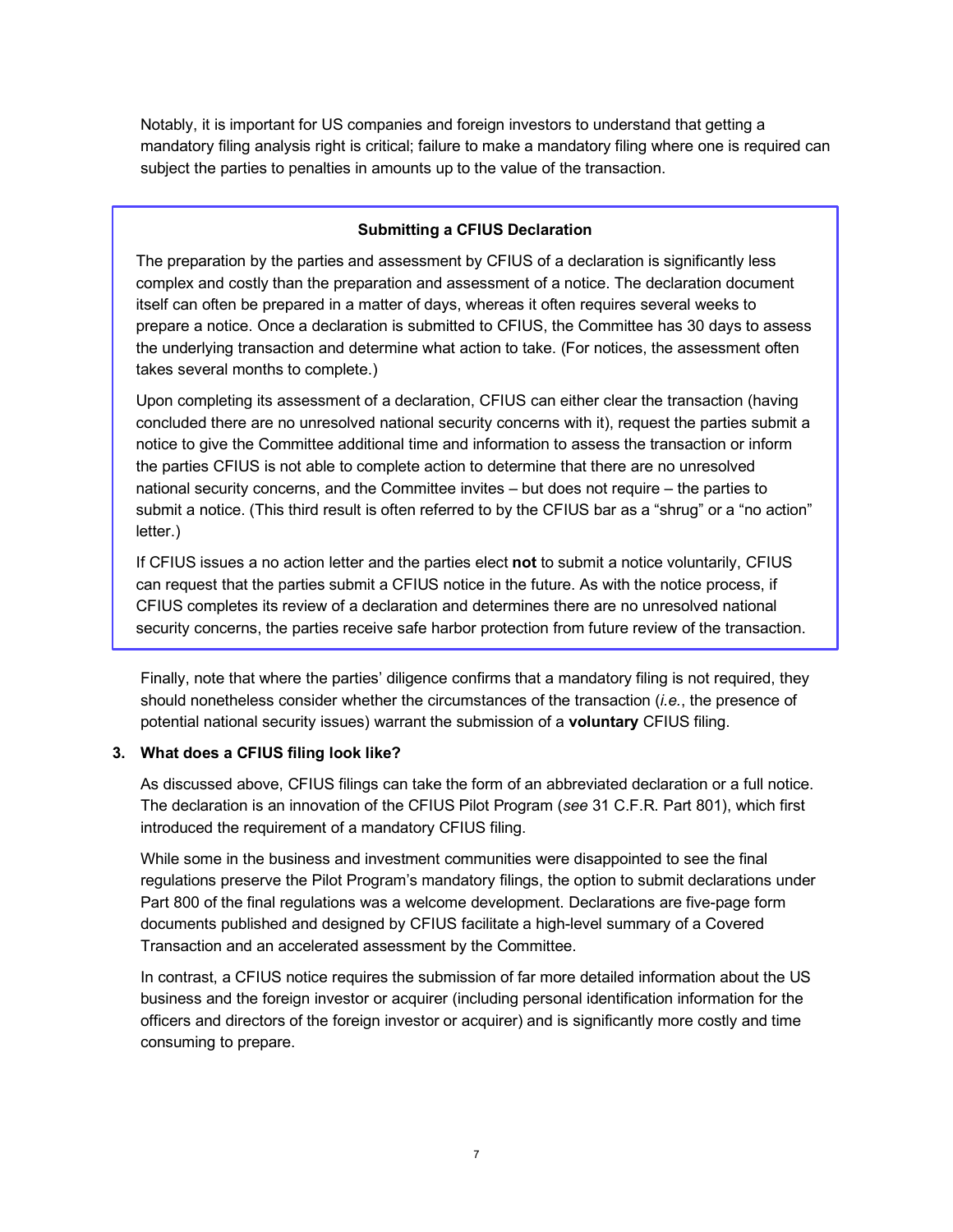# **Submitting a CFIUS Notice**

Unlike the more cursory information called for in a declaration, a notice calls for comprehensive information about the transaction at issue and both parties to it, including detailed personal information about the foreign investors' owners, directors and officers. Once a notice is submitted and formally accepted by CFIUS, the Committee has 45 days to conduct its preliminary review of the transaction. At the conclusion of the review period, CFIUS may clear the transaction or extend the process for another 45-day investigation period.

At the conclusion of the investigation, CFIUS will typically either clear (*i.e.*, approve) the transaction having determined there are no unresolved national security concerns, clear the transaction subject to certain mitigation measures designed to address any national security concerns or recommend to the president that the president block the transaction entirely. Transactions that receive CFIUS clearance – with or without mitigation – receive safe harbor protection from future review and potential unwinding by the Committee.

**4. What is an Excepted Investor, and how does a foreign investor qualify for this partial jurisdictional carve-out?**

The final regulations carve out investments by Excepted Investors from the mandatory filing requirements of Part 800, as well as from the scope of Covered Investments more broadly. Importantly however, Excepted Investor status does not affect the Committee's authority to review Covered Control Transactions. To qualify as an Excepted Investor, the foreign party to the transaction must meet one of the three Excepted Investor criteria.<sup>4</sup> Looking to the future, US companies and investors should be aware that a second set of Excepted Investor criteria will come into effect in February 2022, pursuant to which CFIUS will also need to determine whether the foreign state from which the investor hails has in place effective processes and a record of cooperation with the United States in addressing national security risks arising from foreign investment. Specifically, the final regulations require CFIUS to assess whether the foreign state "has established and is effectively utilizing a robust process to analyze foreign investments for national security risk and to facilitate coordination with the United States on matters relating to investment security."

While the club of Excepted Foreign States may expand its membership slightly, it is likely to remain small, thereby limiting the number of investors that will be eligible for Excepted Investor status.

#### **5. How do the final regulations affect investment funds?**

Part 800 of the final regulations affect investment funds by preserving the Pilot Program's clarification regarding indirect foreign investments (*e.g.*, by foreign limited partners) through funds, proposing a more favorable definition of a fund's principal place of business and introducing the concept of the Excepted Investor not subject to Covered Investment CFIUS jurisdiction.

• **Clarification concerning investment fund investments:** Section 800.307 of the final regulations clarifies that certain indirect investments in TID US businesses by foreign persons

 <sup>4</sup> While the Excepted Foreign States list currently includes only Australia, Canada and the United Kingdom, CFIUS has authority under the final regulations to add and remove foreign states from the Excepted Foreign States list.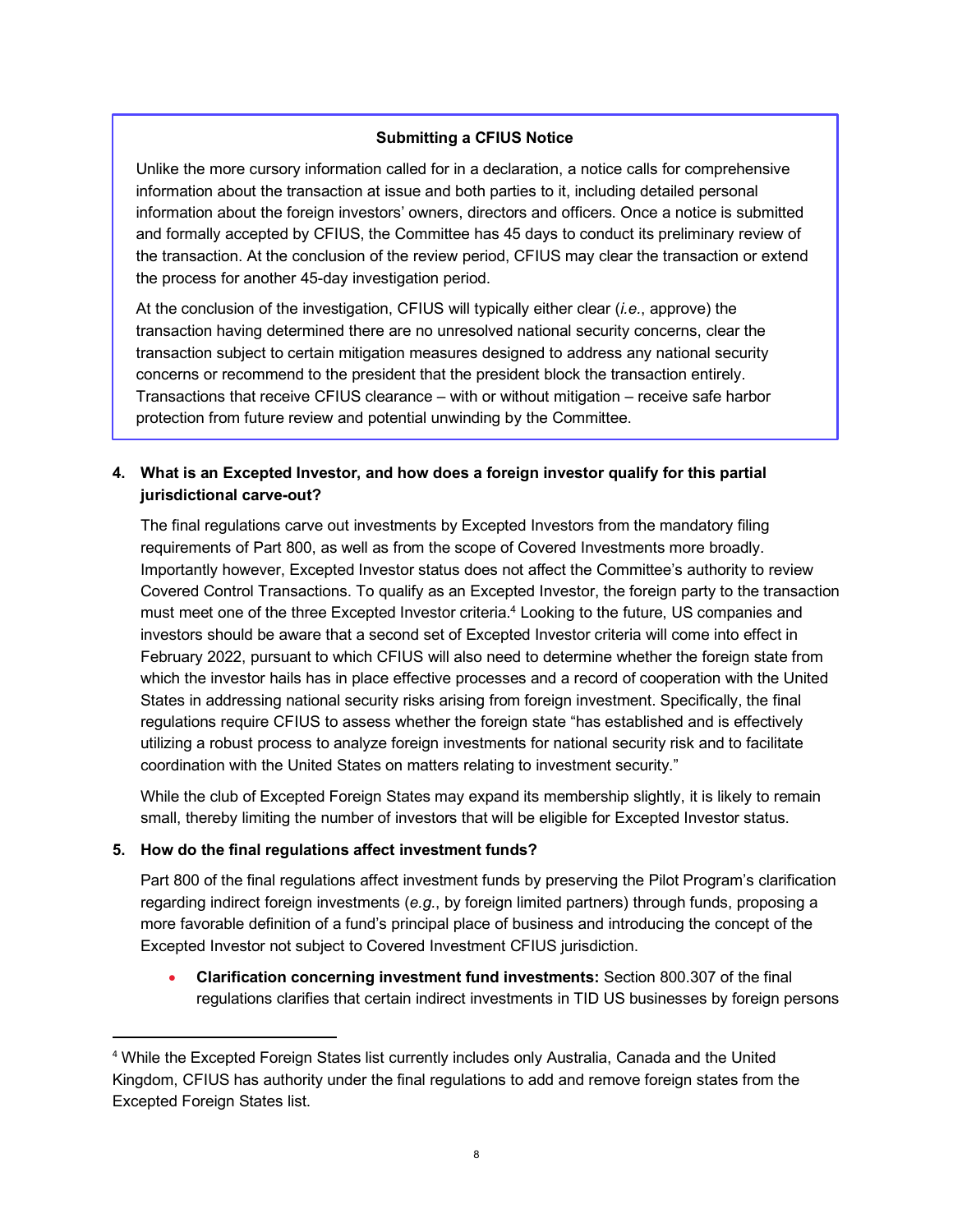investing through an investment fund (*e.g.*, a venture capital fund) may fall outside the scope of a Covered Investment. Specifically, if a foreign limited partner of an investment fund has membership on the fund's advisory board or Committee, the foreign limited partner's indirect investment through the fund in a TID US business will not trigger CFIUS jurisdiction if all of the relevant criteria are met:

This clarification (often mischaracterized as an independent jurisdictional carve-out) for investment fund investments makes it clear that indirect, mostly passive investments in TID US businesses by foreign limited partners through funds that are structured to meet the criteria in 31 C.F.R. § 800.307 **may** fall outside CFIUS jurisdiction.

There is no guarantee, however, that a fund formally structured in accordance with 31 C.F.R. § 800.307 necessarily will – as a practical matter – fall outside CFIUS jurisdiction.

Notably, the investment fund clarification is drafted with a focus on the foreign investor's ability and access – as opposed to the investor's rights as reflected in a limited partnership agreement ("LPA") or side letter. Accordingly, it may not be enough to draft an LPA or side letter to conform with § 800.307. Rather, to limit the risk that CFIUS might find a foreign limited partner controls a fund or has the abilities contemplated in the investment fund clarification, parties should assess the practical realities of how an investment fund operates. For example, a fund with one or several significant foreign limited partners may not be able to satisfy the criteria in § 800.307, as CFIUS may infer that a dominant foreign limited partner controls the investment fund through informal means. In such circumstances, the foreigncontrolled fund must carefully assess its investments to understand whether a prospective portfolio company is a TID US business.

• **Principal place of business:** The final regulations include an interim rule revising the definition of the term "principal place of business", which – if preserved as drafted – will reduce CFIUS exposure for certain foreign-domiciled funds with US-based operations and management (*e.g.*, Cayman funds with US citizen managers). Specifically, the interim definition in 31 C.F.R. § 800.239 provides that an investor's principal place of business is:

> the primary location where an entity's management directs, controls or coordinates the entity's activities, or, **in the case of an investment fund, where the fund's activities and investments are primarily directed, controlled or coordinated by or on behalf of the general partner, managing member or equivalent.**

Note that principal place of business analyses must be done with care. Under the interim rule, if a fund is deemed to have a principal place of business in the United States pursuant to the test above, but **also** has represented to a government entity that its principal place of business is outside the United States, the representation to the government entity may be controlling for CFIUS purposes.

• **Excepted Investors as funds or limited partners:** The potential availability of Excepted Investor status (discussed above) for a limited partner or for a fund itself may prove valuable for funds investing in TID US businesses.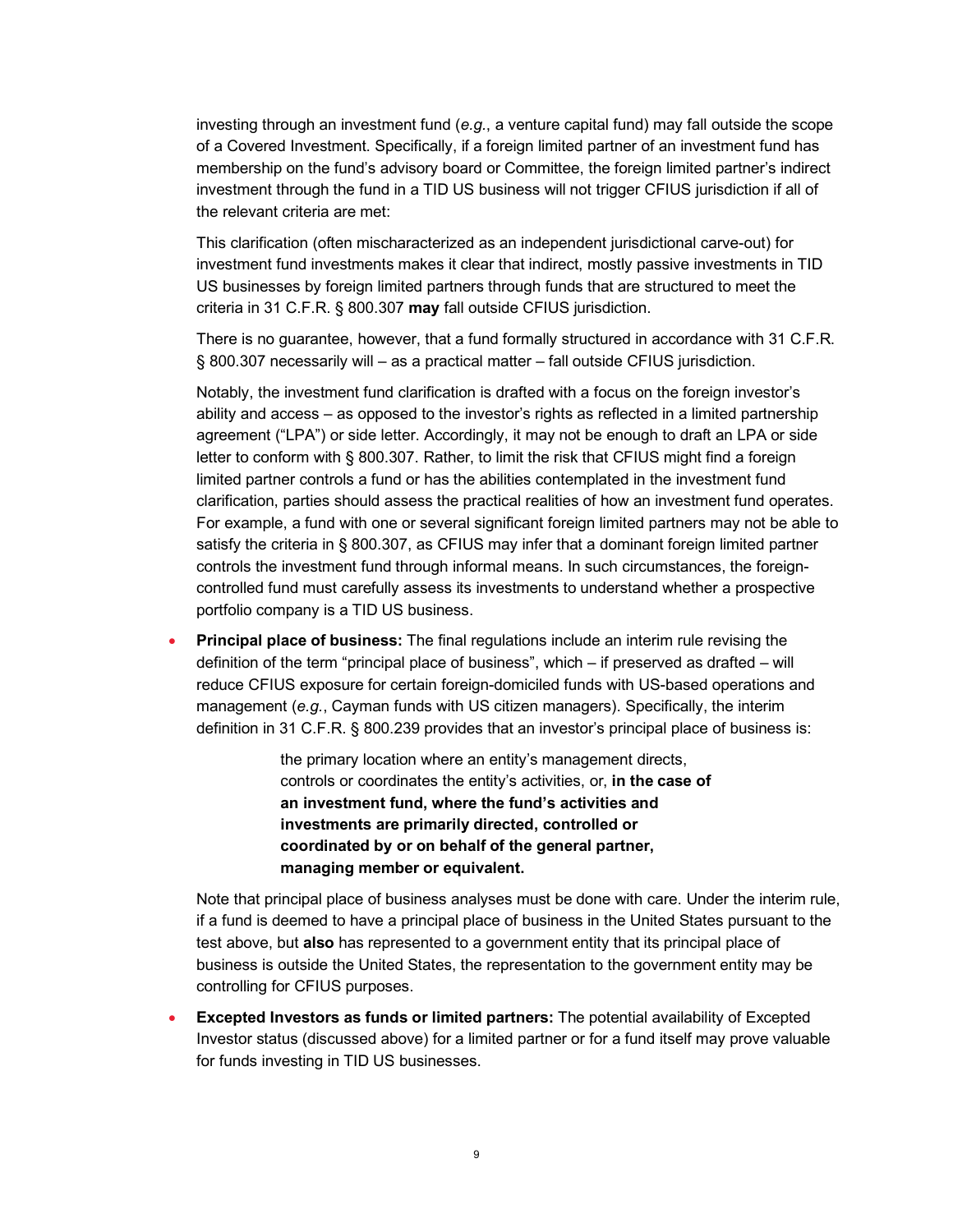### **6. What types of real estate transactions are subject to CFIUS review?**

Under Part 802 of the final regulations, CFIUS has new authority to review certain real estate transactions involving the **purchase** or **lease** by, or **concession** to, a foreign person of real estate in the United States. While the regulations cover a variety of types of real estate transactions, the focus is on transactions involving US maritime ports, airports and real estate in proximity to certain locations in the United States with national security implications (*e.g.*, military installations). In order to be subject to CFIUS jurisdiction under Part 802, purchase, lease or concession transactions must result in the foreign party obtaining at **least three** of the four specific Part 802 property rights or abilities.

# **Part 802 Property Rights**

Part 802 of the final regulations defines the term "property right" to include the following rights or abilities, whether or not exercised, whether or not shared concurrently with any other person and whether or not the underlying real estate is subject to an easement or other encumbrance:

- 1. The right or ability to physically access the real estate;
- 2. The right or ability to exclude others from physically accessing the real estate;
- 3. The right or ability to improve or develop the real estate; or
- 4. The right or ability to attach fixed or immovable structures or objects to the real estate.

Notably, Part 800 and Part 802 are separate and mutually exclusive sources of CFIUS jurisdiction – an important rule to understand given that certain real estate transactions may appear to constitute a Covered Transaction under Part 800 and a Covered Real Estate Transaction under Part 802. For example, a controlling investment by a foreign person in a US business that includes real estate (*e.g.*, a hotel on a two-acre lot) would be subject to Part 800 rather than Part 802. In contrast, the acquisition of the same two-acre lot without a business on it likely would not be subject to jurisdiction under Part 800 but may be subject to jurisdiction under Part 802. Because Part 800 has certain mandatory filing requirements and both Part 800 and Part 802 authorize CFIUS to impose penalties, parties will need to carefully consider the applicable regulatory regime and filing requirements.

Like Part 800, Part 802 allows parties to file declarations and notices. However, unlike Part 800, there is no mandatory filing requirement in Part 802. While the lack of a mandatory filing requirement for Covered Real Estate Transactions may generally be a welcome development, it also adds a degree of uncertainty with respect to the CFIUS risks associated with real estate transactions. In the absence of the clarity associated with a mandatory filing regime, it will be up to the transacting parties to identify and assess potential national security issues with a given transaction. This may prove to be a difficult task given that by their very nature, the location of, and national security vulnerabilities associated with, sensitive government facilities in proximity to US real estate are not readily discernable to the public.

Another notable aspect of Part 802 is the fact that the revised definition of "principal place of business" has been incorporated as an interim rule open to public comment. Part 802 also carries over the Excepted Investor concept from Part 800: in the real estate context, an excepted foreign investor is termed an "excepted real estate investor." The jurisdictional carve-out applies the same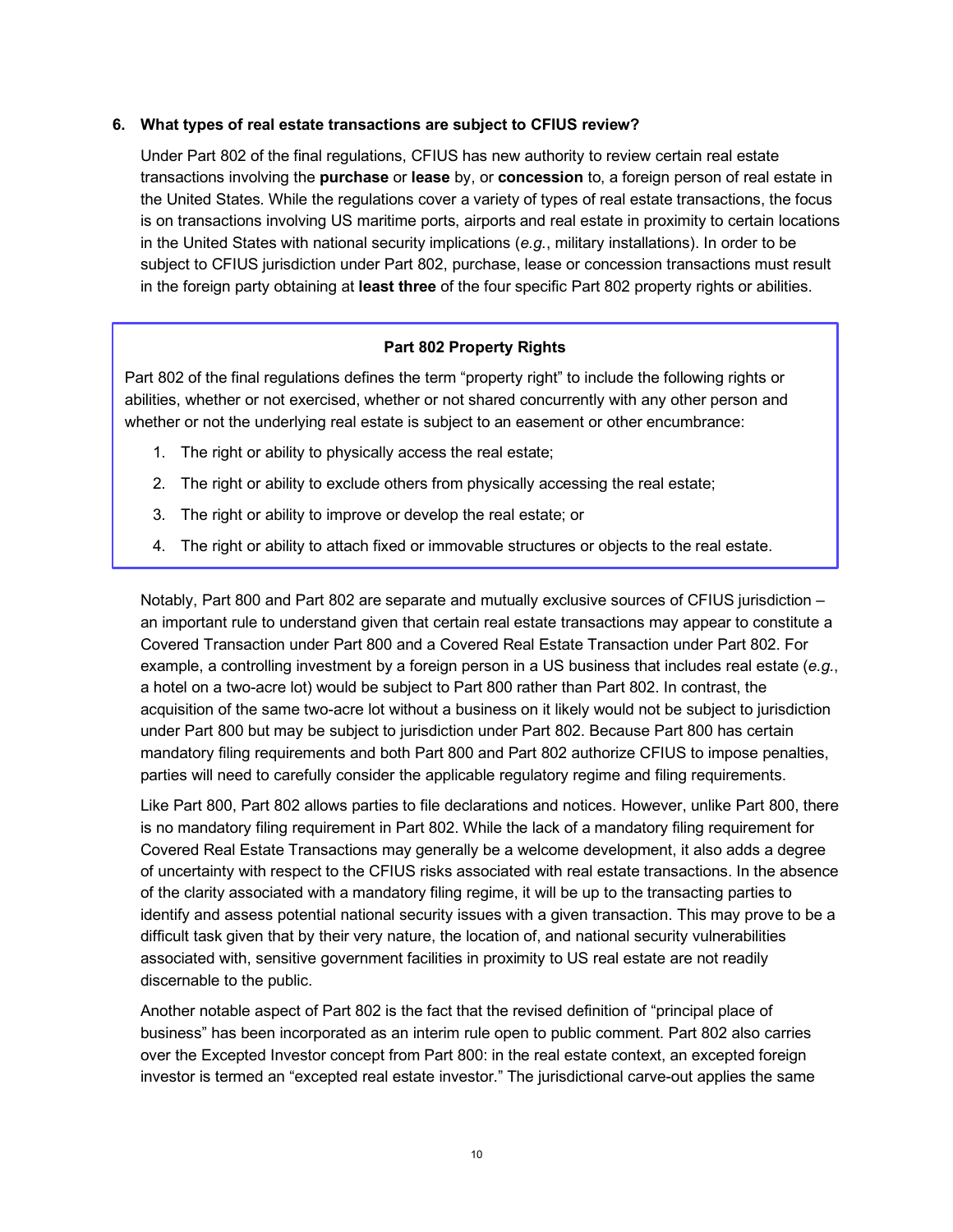criteria as in Part 800. For now at least, the list of Excepted Real Estate Foreign States mirrors the list of Excepted Foreign States in Part 800 (*i.e.*, Australia, Canada and the United Kingdom).

# Practitioner observations/key transactional implications

# **1. Effective diligence: the complexity and breadth of the final regulations require a multidisciplinary approach to diligence.**

Given the breadth and complexity of the final regulations, and correspondingly broad scope of CFIUS jurisdiction, a key challenge facing transacting parties and CFIUS practitioners will be to establish diligence practices that are sufficiently robust to reasonably assess CFIUS jurisdiction (*i.e.*, is a given transaction a Covered Transaction) and CFIUS risk (*i.e.*, must or should the parties notify CFIUS of the transaction), but not so overwrought as to add unnecessary expense and delay to transactions.

While some of the concepts in the final regulations will be familiar to those who have experience with the traditional CFIUS regime or the CFIUS Pilot Program, other concepts are new. For example, an assessment of critical technology generally requires counsel with expertise in US export control regulations. Further, while many companies may confidently conclude that they do not have a nexus to any of the critical infrastructure identified in the final regulations, the issue of whether a company collects or maintains sensitive personal data is less easily susceptible to a clear answer. Because the term "sensitive personal data" is so broadly defined, we anticipate this concept will capture many businesses that do not think of themselves as implicating a national security issue. Parties and their legal counsel will need to adopt an integrated, multidisciplinary approach to CFIUS diligence.

# **2. Completion date: with due caution, parties can continue the established practice of tranching (or bifurcating) transactions to delay the onset of CFIUS jurisdiction while providing immediate foreign capital to US businesses.**

The CFIUS Pilot Program instituted mandatory filing requirements where foreign investors would be afforded certain rights in a US business dealing in critical technology. Due in part to this new filing requirement, it became more commonplace for foreign investments in such Pilot Program US businesses be structured in two tranches. Typically, in the initial closing, the foreign investor provides funding and acquires shares but does not obtain any of the information or governance rights that would trigger CFIUS jurisdiction. In the second closing, the foreign investor is afforded the information and governance rights for which it had negotiated but only if and after the parties received CFIUS clearance. This approach allows US business to obtain much needed capital from foreign investors permitting the US business to continue operations without running afoul of the mandatory pre-closing filing requirements.

For purposes of determining when a transaction closes and a foreign investor obtains rights in a US business, the final regulations 31 C.F.R. § 800.206 define the term "completion date" as:

> [T]he earliest date upon which any ownership interest, including a contingent equity interest, is conveyed, assigned, delivered, or otherwise transferred to a person, or a change in rights that could result in a Covered Control Transaction or Covered Investment occurs.

On its face, this language arguably suggests that a transaction's completion date could be the date on which an equity interest is conveyed – even if that equity interest is devoid of information or governance rights. Under this interpretation, tranched or bifurcated transactions would no longer be a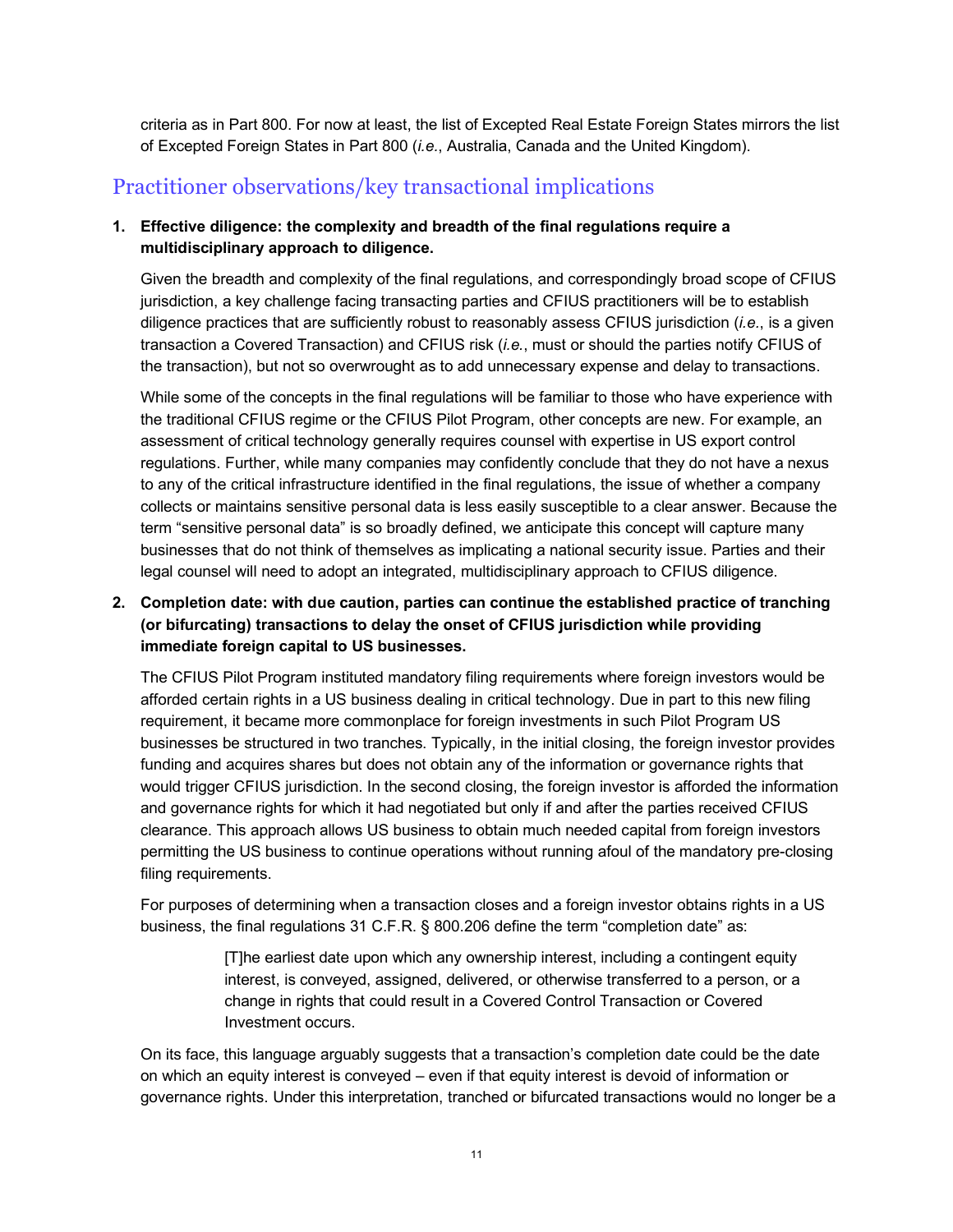viable tool. Thankfully, however, the preamble of the final regulations clarifies that a transaction's completion date is the earliest date on which "any transfer of interest or change in rights **that constitutes a covered transaction occurs**." This clarification indicates that tranched or bifurcated transactions are still an option.

Specifically, because the initial close in a two-tranche transaction is not a Covered Transaction, the practice of tranched closings can continue without running afoul of the Committee's filing requirements, though parties must be careful to ensure that a foreign person's rights or abilities that would trigger CFIUS jurisdiction are in fact not obtained until after the second tranche and CFIUS clearance is received.

# **3. Foreign investor rights versus abilities: in defining the term "involvement" with respect to "substantive decisionmaking," the final regulations broaden the scope of conditions that can trigger a mandatory filing requirement.**

The interim regulations that established the temporary Pilot Program created a mandatory filing requirement where an investment would afford a foreign person "[a]ny involvement…in substantive decisionmaking of the pilot program US business regarding the use, development, acquisition or release of critical technology." Though the interim regulations did not define the term "involvement," clarifying *Frequently Asked Questions* released by the Treasury Department explained that the term "any involvement" contemplated various investor *rights*, such as the right to consult with or provide advice to a decisionmaker and the right to have direct access to decisionmakers.

Significantly, the final regulations provide a more expansive definition of "involvement" (*see* 31 C.F.R. § 800.229) that contemplates not only a foreign investor's rights with respect to the US business in which it is invested, but also the foreign investor's abilities concerning the business. This expanded definition of "involvement" likely will capture more transactions and – in the case of investments in critical technology companies – subject them to mandatory filing requirements.

#### **Involvement in Substantive Decisionmaking**

Under the final regulations, involvement includes the *right or ability* of a foreign investor with respect to the following as it concerns a TID US business:

- providing input into a final decision;
- consulting with or providing advice to a decisionmaker;
- exercising special approval or veto rights;
- participating on a Committee with decisionmaking authority; or
- advising on the appointment officers or selecting employees who are engaged in substantive decisionmaking.

In practice, this expanded definition of "involvement" will require parties to look beyond the four corners of their transaction agreements (*i.e.*, their LPAs and side letters) to determine whether an investment triggers a mandatory filing with CFIUS. For example, if an investor does not have the right to appoint a director to a company's board but is informally invited to attend board meetings, such arrangement would suggest the investor has the ability to attend board meetings.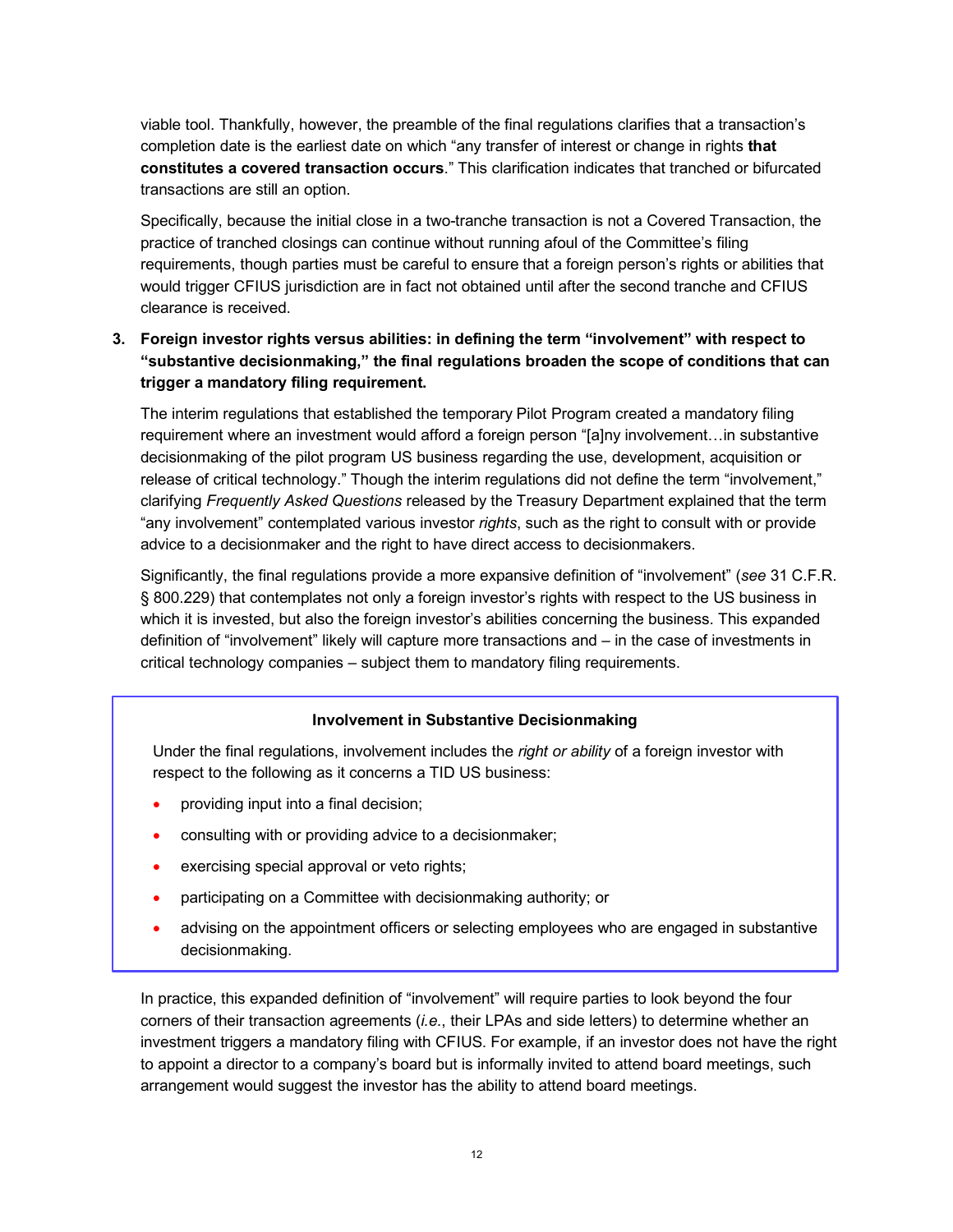Accordingly, in addition to carefully drafting transaction agreements, parties will need to understand all the facts and circumstances of an investor's relationship with a US business to determine whether a foreign person has the ability to participate in substantive decisionmaking, even if that ability is not memorialized in writing.

We anticipate that CFIUS will use this expanded authority to exercise jurisdiction over transactions it otherwise could not review, such as a nominally passive investment that, in reality, permits the investor to access company decisionmakers – for example through informal or personal relationships.

# **4. CFIUS reps and warranties will evolve: foreign Investors and US businesses should anticipate being asked to make representations and warranties to address new issues arising from the final regulations.**

The advent of the CFIUS Pilot Program in November 2018 spawned the evolution of standard or market reps and warranties addressing the particular issues and risks created by that new variant of CFIUS jurisdiction (*i.e.*, foreign investments in certain US businesses that deal in critical technologies).

Foreign investors and US businesses should expect the same to happen in response to the final regulations. Specifically, we anticipate that new rep and warranty language will evolve in the nearterm to address the following issues:

- Whether a US business meets the definition of a "TID US business";
- Whether a US business maintains or collects "sensitive personal data";
- Whether real property subject to a real estate transaction is in proximity to any facility appearing on the *List of Military Installations and Other US Government Sites* in Appendix A to Part 802 of the final regulations;
- Whether a foreign person's indirect investment in a TID US business is held solely and directly via a FOCI (foreign ownership, control or influence) mitigated entity operating under a valid facility security clearance;
- Whether a foreign government has a substantial interest in a foreign investor; and
- Whether a foreign investor meets the definition of an Excepted Investor.

# Notable anticipated changes

While the final regulations resolve many of the questions of concern to the business and investment communities, several issues remain to be addressed. Key issues that remain open include the following:

# **1. Enforcement shaping conduct: in an environment of mostly voluntary filings, CFIUS enforcement actions will shape conduct.**

We anticipate that most transactions subject to the expanded scope of CFIUS jurisdiction will not trigger a mandatory filing requirement and that the very significant majority of Covered Investments will not be reported to CFIUS on a voluntary basis – just as the significant majority of control transactions historically have not resulted in voluntary filings.

Notwithstanding our expectation, CFIUS is dedicating significant new resources to identifying transactions within its jurisdiction that were not the subject of a filing (*i.e.*, non-notified transactions) and determining whether such transactions warrant a national security review. CFIUS also has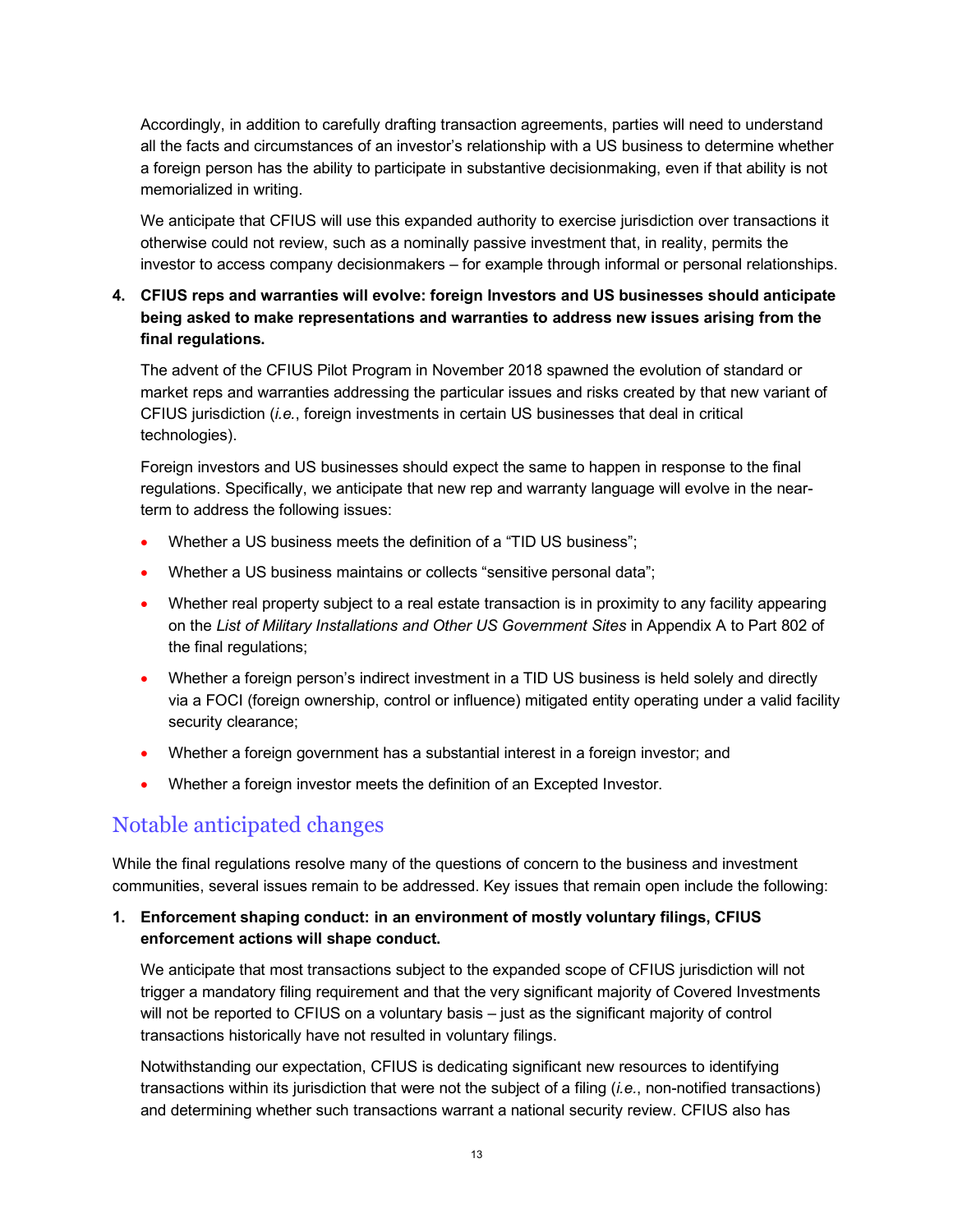dedicated new resources to pursue enforcement actions, including with respect to failures to submit mandatory filings and violations of mitigation agreements with CFIUS.

The nature and frequency of such enforcement actions will influence parties' risk calculus with respect to whether a voluntary filing is warranted in a given transaction.

#### **2. Filing fees: filing fees are authorized, but not yet imposed.**

FIRRMA authorizes CFIUS to impose filing fees for notices in an amount of 1% of the value of the transaction, up to a maximum of \$300,000. The final regulations do not impose the fees but do reference a pending rulemaking process that will address a filing fee regime.

### **3. "Principal place of business" definition subject to change.**

As noted above, the final regulations include a new definition of "principal place of business" as an interim rule subject to public comment. The Department of the Treasury is currently accepting comments on this term through February 18, 2020. Modifications to this term under both Part 800 and Part 802 would likely impact which investors are able to utilize the Excepted Investor and Excepted Real Estate Investor carve-outs and how funds structure their investments to address CFIUS jurisdictional concerns.

### **4. Department of the Treasury proposes phasing out reliance on NAICS codes.**

The Department of the Treasury plans to issue a notice of proposed rulemaking that would revise the criteria for the mandatory filing requirement concerning foreign investments in US businesses that deal in a critical technology. Under Part 800, the mandatory filing requirement applies where a TID US business produces, designs, tests, manufactures, fabricates or develops a critical technology that the US business either utilizes in connection with its business activities in or designs specifically for use in one or more specific industries identified by the corresponding NAICS codes.

In issuing the final Part 800 rule, the department announced its intention to replace the NAICS codebased jurisdictional prong with a prong predicated on export control licensing requirements. The Treasury Department has not provided details regarding the new proposed analysis, nor has the department indicated when it plans to publish the proposed rule.

Notwithstanding the lack of detail surrounding the government's approach, an export licensing analysis would likely represent a significant shift in the way CFIUS approaches mandatory filing for Covered Transactions involving critical technologies. Under the existing industry-based analysis, CFIUS focuses on the utilization of critical technologies in identified industries of concern. Notably, under the existing analysis, the specific nationality of the foreign investor or buyer is not as relevant to whether a transaction is subject to mandatory reporting. An analysis based on export licensing considerations, however, would presumably focus on the nationality of the foreign investor or acquirer and whether an export license would be required to release the US business' technology to that foreign person under applicable export control laws and regulations. Under such an approach, it is unclear how CFIUS would be able to fully reconcile narrow export control licensing requirements with the broader national security considerations confronting the Committee.

# **5. Emerging and foundational technologies.**

The definition of "critical technologies" includes technologies to be identified by the Department of Commerce as either "emerging" or "foundational" technologies. Under the Export Control Reform Act of 2018, passed contemporaneously with FIRRMA, the Department of Commerce is charged with